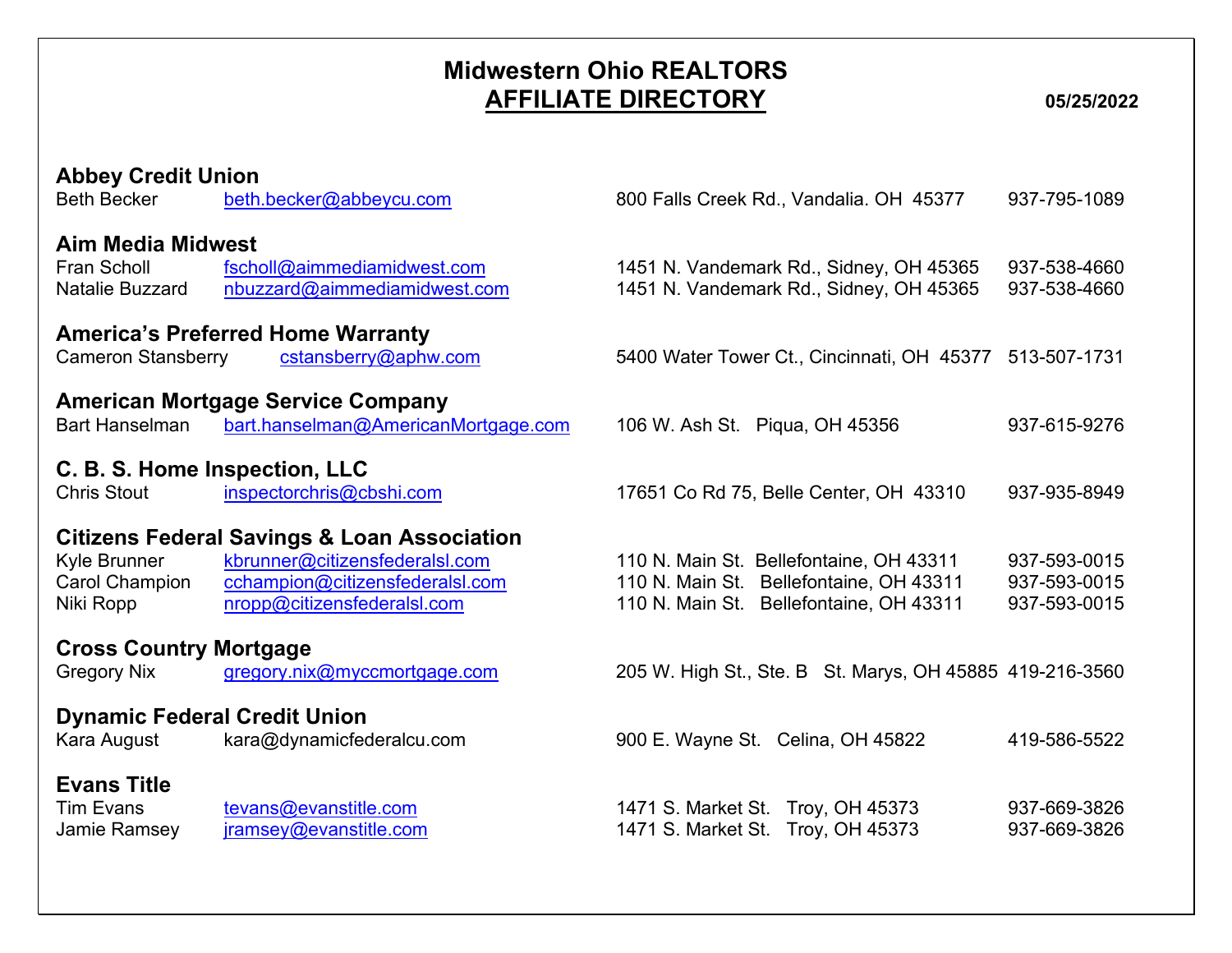## **Feister Residential Inspectors, LLC**<br>Mike Feister **Fillc@vahoo.com** 21039 Geyer Dr Wapakoneta, OH 45895 419-371-8468 **Fifth Third Bank** Tom Sippel [thomas.sippel@53.com](mailto:thomas.sippel@53.com) 123 Market St., Piqua, OH 45356 937-570-0228 Lisa Barrett [lisa.barrett@53.com](mailto:lisa.barrett@53.com) 370 James Bohanan Dr., Vandalia, OH 45377 937-264-0150<br>Larry Utt lawrence.utt@53.com 1095 E. Dayton Yellow Springs, Fairborn, OH 45324 937-318-2285 Larry Utt [lawrence.utt@53.com](mailto:lawrence.utt@53.com) 1095 E. Dayton Yellow Springs, Fairborn, OH 45324 937-318-2285 **First Federal Community Bank** Stephanie Sigrist (NMLS#1658445) [ssigrist@ffcb.com](mailto:ssigrist@ffcb.com) 1534 S. Main St. Bellefontaine, OH 43311 937-565-4515 **First Financial Bank**<br>Lisa Schelin<br>**Isa.s**  $\frac{1}{1}$ [lisa.schelin@bankatfirst.com](mailto:lisa.schelin@bankatfirst.com) 635 S. Market St. Troy, OH 45373 937-552-8719 **First Title Agency, Inc.**<br>Jodi McIver **Figure 1 imciver@firsttitle.com** 1900 W. Stanfield Rd. Troy, OH 45373 937-332-0335 Pam Leach [pleach@firsttitle.com](mailto:pleach@firsttitle.com) 1900 W. Stanfield Rd., Troy, OH 45373 937-332-0335 **Home Savings Bank of Wapakoneta**<br>Rod Coffey **Figure 10 Transformerse Containings-wapak.com** 1 S. Blackhoof St., Wapakoneta, OH 45895 419-738-9258 **KTL Performance Mortgage** Kori Weiss (NMLS#1537437) [kweiss@performancemortgageone.com](mailto:kweiss@performancemortgageone.com) 700 Wayne St., Greenville, OH 45331 937-548-8222 **Liberty National Bank** [ahersh@lnbbank.com](mailto:ahersh@lnbbank.com) 1120 N. Main St. Bellefontaine, OH 43311 937-592-5688<br>cmitchell@lnbbank.com 1120 N. Main St. Bellefontaine, OH 43311 937-592-5688 Corrine Mitchell (NMLS#555624) cmitchell@Inbbank.com 1120 N. Main St. Bellefontaine, OH 43311 937-592-5688 **loanDepot**<br>Janet Bretland (NMLS#408748)  $\frac{1}{10}$  (<u>hretland@loandepot.com</u> 2351 W. Main St. Troy, OH 45373 937-753-7050<br>  $\frac{1}{10}$  simon@loandepot.com 2351 W. Main St. Troy, OH 45373 937-753-7055 Nikki Simon (NMLS#1249621) [nsimon@loandepot.com](mailto:nsimon@loandepot.com) 2351 W. Main St. Troy, OH 45373 937-753-7055<br>Teresa Tubbs (NMLS#525388) ttubbs@loandepot.com 2351 W. Main St. Troy, OH 45373 937-753-7050 Teresa Tubbs (NMLS#525388) [ttubbs@loandepot.com](mailto:ttubbs@loandepot.com) 2351 W. Main St. Troy, OH 45373 937-753-7050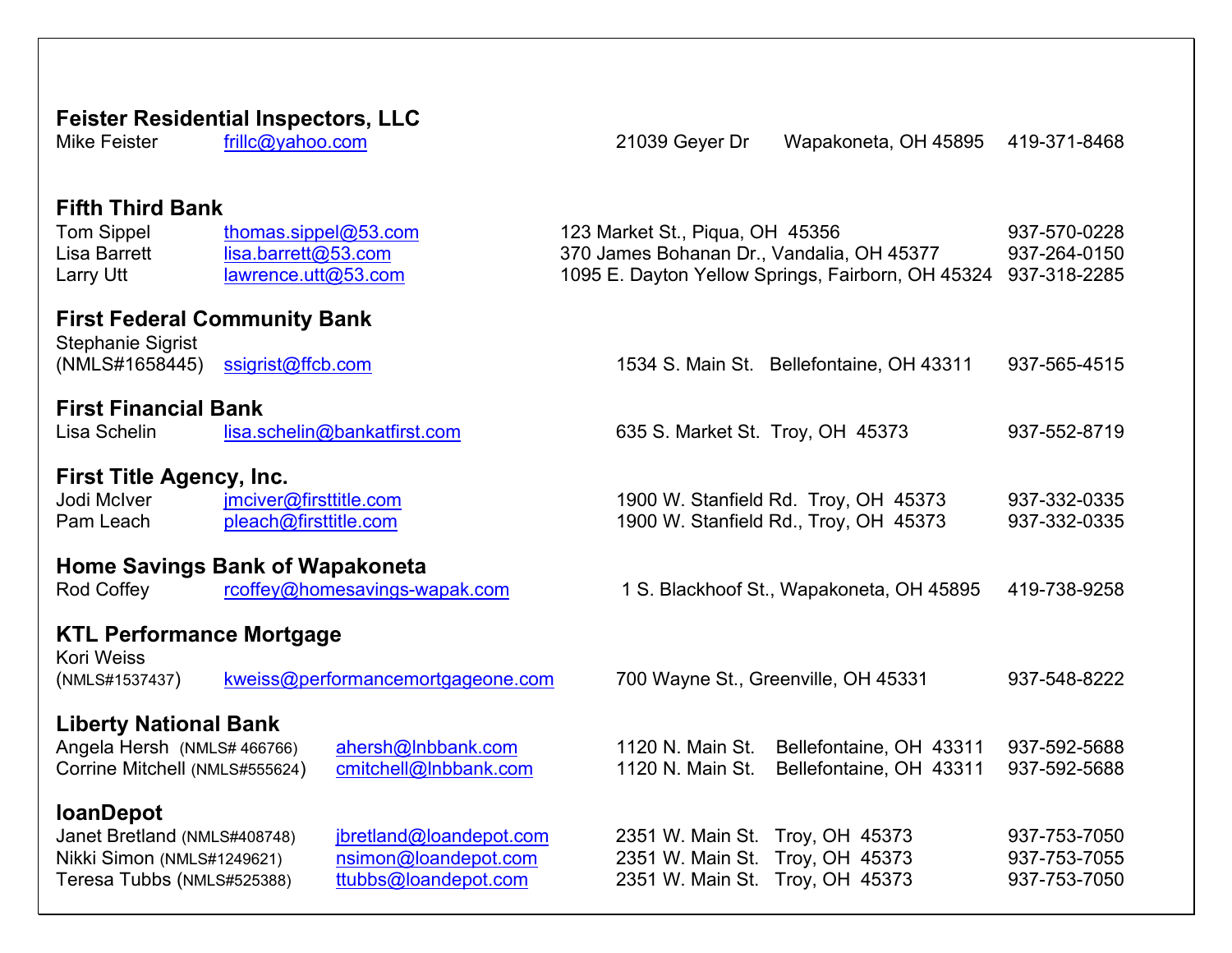| <b>Market Square Title Agency</b><br>Julie Beougher                                                                                                                                      | j-beougher@mffg.net                                                                                                                               | 123 Market St. Piqua, OH 45356                                                                                                                                                                                                                                                                                             | 937-773-3212                                                                                 |
|------------------------------------------------------------------------------------------------------------------------------------------------------------------------------------------|---------------------------------------------------------------------------------------------------------------------------------------------------|----------------------------------------------------------------------------------------------------------------------------------------------------------------------------------------------------------------------------------------------------------------------------------------------------------------------------|----------------------------------------------------------------------------------------------|
| <b>Miami Valley Property Inspectors</b><br>Tom Trotter                                                                                                                                   | office@mvpinspectors.com                                                                                                                          | 1841 W. Main St., #112, Troy, OH 45373                                                                                                                                                                                                                                                                                     | 937-332-1413                                                                                 |
| <b>Minster Bank</b><br><b>Beth Peters</b><br><b>Kathy Vukovic</b>                                                                                                                        | bpeters@minsterbank.com<br>kvukovic@minsterbank.com                                                                                               | 1280 Experimental Farm Rd., Troy<br>1280 Experimental Farm Rd., Troy                                                                                                                                                                                                                                                       | 937-339-9388<br>937-339-9388                                                                 |
| <b>Mutual Federal</b><br>Joe Shaffer (NMLS# 1739120)                                                                                                                                     | jshaffer@mutualfederal.com                                                                                                                        | 126 W. High St., Piqua, OH 45356                                                                                                                                                                                                                                                                                           | 937-615-9224                                                                                 |
| Noble, Montague & Moul, LLC<br><b>Kraig Noble</b><br><b>Bre McMurray</b>                                                                                                                 | knoble@nmmlawyers.com<br>bmcmurray@nmmlawyers.com                                                                                                 | 146 E. Spring St., St. Marys, OH 45885<br>146 E. Spring St., St. Marys, OH 45885                                                                                                                                                                                                                                           | 419-394-7441<br>419-394-7441                                                                 |
| <b>Park National Bank</b><br><b>Kyle Cooper</b><br><b>Chrissy Potts</b>                                                                                                                  | kyle.cooper@parknationalbk.com<br>chrissy.potts@parknationalbk.com                                                                                | 212 N. Main St., Piqua, OH 45356<br>1314 W. Main St. Troy, OH 45373                                                                                                                                                                                                                                                        | 937-615-1045<br>937-339-6068                                                                 |
| <b>Prime Lending</b><br><b>Ashley Cisek</b><br>Jennifer Denson<br>Kim Dybvad-Strong<br><b>Adam Galbraith</b><br><b>Karen Lawrence</b><br><b>Revolution Mortgage</b><br>Jeannine Roediger | acisek@primelending.com<br>jdenson@primelending.com<br>kdybvad@primelending.com<br>agalbraith@primelending.com<br>karen.lawrence@primelending.com | 3055 Kettering Blvd. Suite 300 Moraine, OH 45439<br>1855 Towne Park Dr., #B Troy, OH 45373<br>3055 Kettering Blvd. Ste 300 Moraine, OH 45439<br>3055 Kettering Blvd. Ste 300 Moraine, OH 45439<br>1855 Towne Park Dr. #B Troy, OH 45373<br>iroediger@revolutionmortgage.com 674 N. Limestone Ste. A, Springfield, OH 45503 | 937-401-3368<br>937-401-3394<br>937-401-3076<br>937-401-3076<br>937-401-3394<br>937-408-9996 |
|                                                                                                                                                                                          |                                                                                                                                                   |                                                                                                                                                                                                                                                                                                                            |                                                                                              |